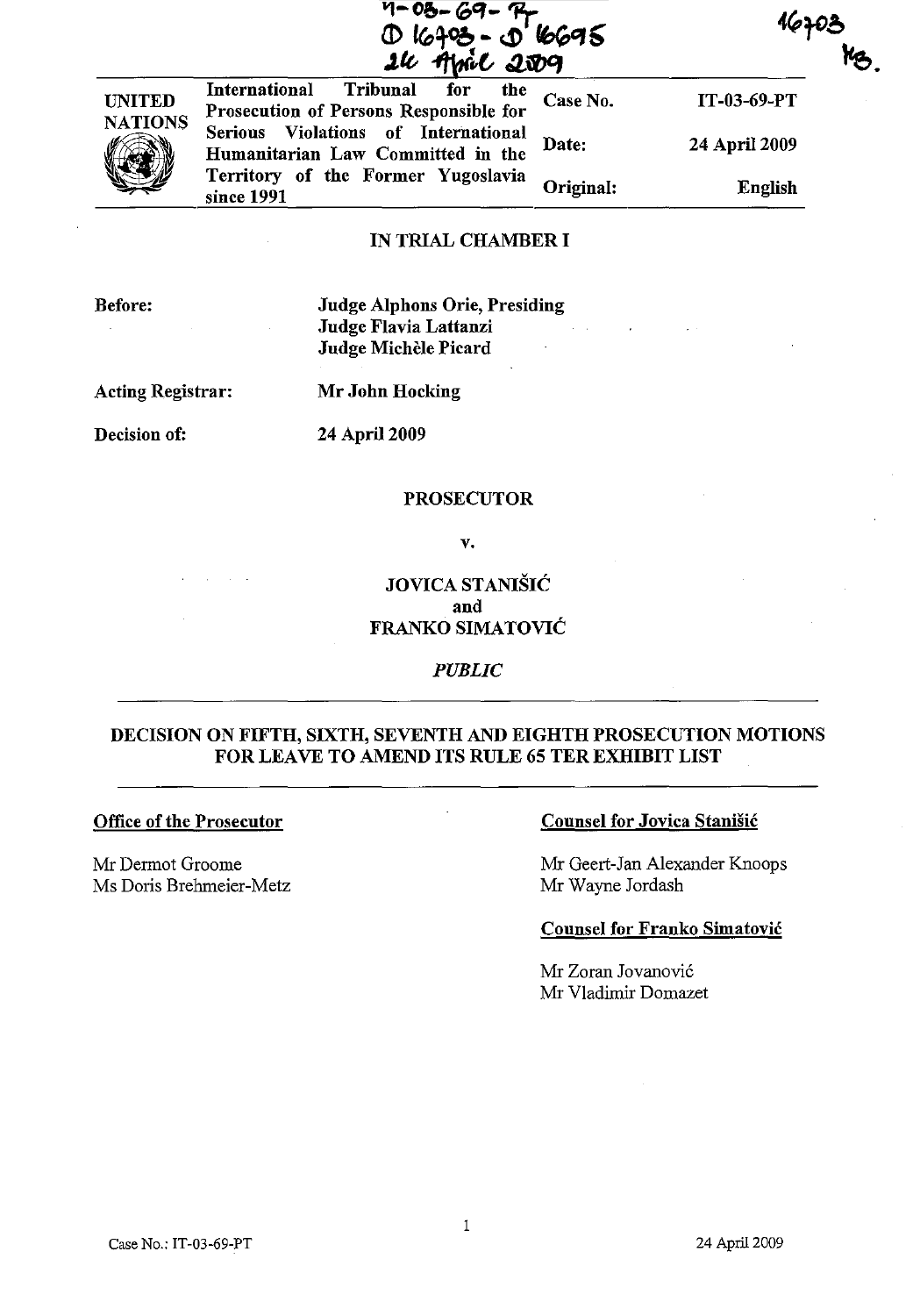# **I. PROCEDURAL HISTORY**

1. The Prosecution filed its original proposed Rule 65 *ter* Exhibit List on 19 July 2004. Since then the Prosecution filed several motions for leave to amend its exhibit list which were decided by the Trial Chamber.<sup>1</sup> The present decision addresses the following four motions:

- 1) Confidential "Fifth Prosecution Motion for Leave to Amend its Rule 65 *ter* Exhibit List (Spreadsheet and 20 DB Reports) with Confidential Annex", 22 July 2008 ("Fifth 65 *ter*  Motion");
- 2) Partly Confidential "Sixth Prosecution Motion for Leave to Amend its Rule 65 *ter* Exhibit List with Confidential Annex", 22 July 2008 ("Sixth 65 *ter* Motion");
- 3) Partly Confidential "Seventh Prosecution Motion for Leave to Amend its Rule 65 *ter*  Exhibit List with Confidential Annex", 2 October 2008 ("Seventh 65 *ter* Motion");
- 4) Partly Confidential "Eighth Prosecution Motion for Leave to Amend its Rule 65 *ter* Exhibit List with Confidential Annexes", 20 January 2009 ("Eighth 65 *ter* Motion").

2. On 5 August 2008, the Stanisic's Defence filed its Confidential "Defence Response to 'Fifth and Sixth Prosecution Molion for Leave to Amend its Rule 65 *ter* Exhibit List with Confidential Annex'" ("Response to Fifth and Sixth 65 *ter* Motion").<sup>2</sup> On 15 October 2008, the Stanisic Defence publicly filed its "Defence Response to 'Seventh Prosecution Motion for Leave to Amend its Rule *65 ter* Exhibit List with Confidential Annex'" ("Stanisi6 Response to Seventh 65 *ter* Motion"). On 16 October 2008, the "Response of Simatovi6 Defence to Seventh Prosecution Motion for Leave to Amend its Rule 65 *ter* Exhibit List" was filed publicly ("Simatović Response to Seventh 65 *ter* Motion"). On 3 February 2009, the "Simatovi6 Defence Response to 'Eight Prosecution Motion for Leave to Amend its Rule 65 *ter* Exhibit List with Confidential Annex'" was filed publicly ("Simatovi6 Response to Eighth 65 *ter* Motion"). On 5 February 2009, the Stanisi6 Defence

<sup>1</sup> See Prosecution Motion for Leave to Amend its Rule 65 *ter* Exhibit List with Confidential Annex, 26 February 2008 and Decision on Prosecution Motion for Leave to Amend its Rule 65 *ter* Exhibit List, 8 May 2008 ("8 May Decision"); Prosecution Motion for Leave to Amend Rule 65 *ter* List (Documents Relevant to the Evidence of Expert Witness Theunens), 29 May 2008 and Decision on Prosecution Motion for Leave to Amend Rule 65 *ter* List (Documents Relevant to the Evidence of Expert Witness Theunens), 4 July 2008; Second Prosecution Motion for Leave to Amend Rule 65 *ter* List (Documents Tendered Pursuant to Rule 92 *bis/ter/quater),* 29 May 2008 and Decision on Second Prosecution Motion for Leave to Amend Rule 65 *ter* List (Documents Tendered Pursuant to Rule 92 *bis/ter/quater), 7*  July 2008; Third Prosecution Motion for Leave to Amend Rule 65 *ter* List (Exhibits that Form Part of a Witness Statement) with Annex, 29 May 2008 and Decision on Prosecution Motion to Add 31 Documents to its Rule 65 ter Exhibit List, 7 July 2008; Prosecution Motion for Leave to Add Military Insignia Patch Book to its Rule 65 *ter* List with Annexes A and B, 29 May 2008 and Decision on Prosecution Motion for Leave to Add Military Insignia Patch Book to its Rule 65 *ter* List with Annexes A and B, 3 July 2008.

<sup>&</sup>lt;sup>2</sup> The Trial Chamber notes that Simatović Defence did not file any responses to the Fifth and Sixth 65 *ter* Motions.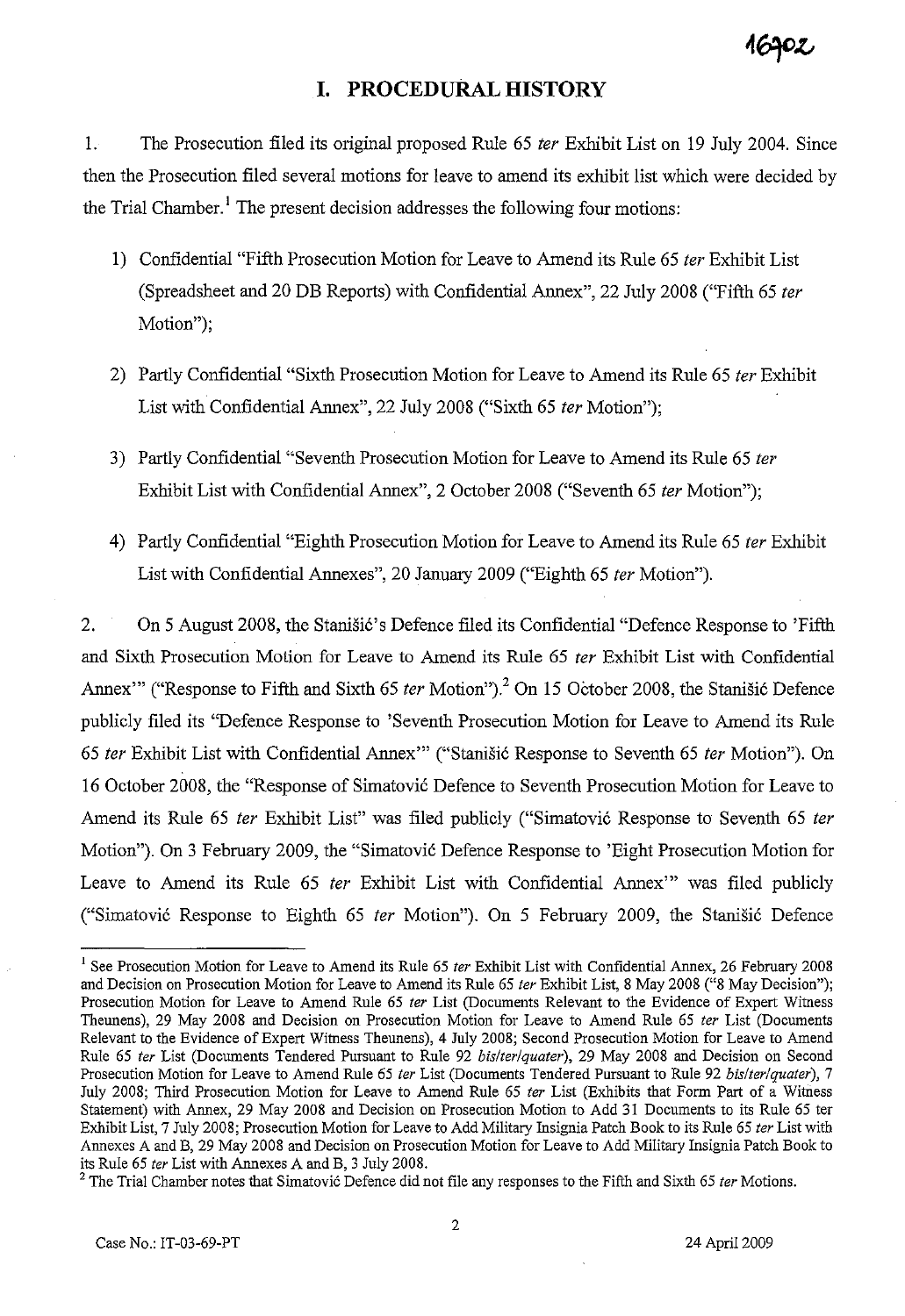publicly filed its "Defence Response to the Eighth Prosecution Motion for Leave to Amend its Rule *65 ter* Exhibit List" ("Stanisi6 Response to Eighth 65 *ter* Motion").

3. The Trial Chamber notes that the Stanisi6 Response to Eighth 65 *ter* Motion was filed after expiration of the 14 days prescribed by the Rules to do so. However, taking into account the technical problems the Defence was experiencing with electronic filing at the time<sup>3</sup> (see Stanistic Response to Eighth 65 *ter* Motion, para. 1), the Trial Chamber will exceptionally consider the Stanišić Response to Eighth 65 *ter* Motion.

4. On 22 October 2008, the "Prosecution Request for Leave to Reply and Consolidated Reply to Defence Responses to Prosecution Seventh Motion for Leave to Amend its Rule 65 ter Exhibit List" was filed ("October 2008 Reply"). On 10 February 2009, the "Prosecution Request for Leave to Reply and Consolidated Reply to Defence Responses to Prosecution Eighth Motion for Leave to Amend its Rule 65 *ter* Exhibit List with Confidential Annex" was filed partly-confidentially ("February 2009 Reply").

## **II. APPLICABLE LAW**

5. Rule 65 *ter(E)(iii)* of the Tribunal's Rules of Procedure and Evidence ("Rules") provides, *inter alia,* that the Prosecution shall file its list of exhibits no later than six weeks before the Pre-Trial Conference. The primary purpose of Rule 65 *ter* (E)(iii) of the Rules is to ensure that the presentation of evidence during the trial is efficiently prepared and to allow the Defence to prepare its case.<sup>4</sup> Indeed, pursuant to Articles 20(1) and 21(4)(b) of the Statute, an accused is entitled to a fair and expeditious trial, and to have adequate time and facilities for the preparation of his defence. As it was already stated by the Chamber in its 8 May Decision, if the Prosecution requests the addition of some documents to its exhibit list later than six weeks before the Pre-Trial Conference, the Trial Chamber may authorise this addition in the exercise of its inherent discretion in managing the trial proceedings and if satisfied that this is in the interests of justice.<sup>5</sup>

6. When exercising its discretion, the Trial Chamber must balance the Prosecution's duty to . present the available evidence to prove its case with the right of the accused to a fair and expeditious trial and the right to have adequate time and facilities for the preparation of the

<sup>&</sup>lt;sup>3</sup> See Stanišić Response to Eighth 65 *ter* Motion, para. 1.

<sup>&</sup>lt;sup>4</sup> See, *inter alia, Prosecutor v. Jadranko Prlić et al.*, Case No. IT-04-94-T, Decision on Prosecution Motion to Add to the Exhibits List (Confidential), 18 September 2007, p. 5.

<sup>58</sup> May 2008 Decision, para. 5. See also *Prosecutor v. Vujadin Popov;c et aI.,* Case No. IT-05-88-AR73.1, Decision on Appeals Against Decision Admitting Material related to Borovčanin's Questioning, 14 December 2007 ("Popović et al. Appeal Decision"), para. 37.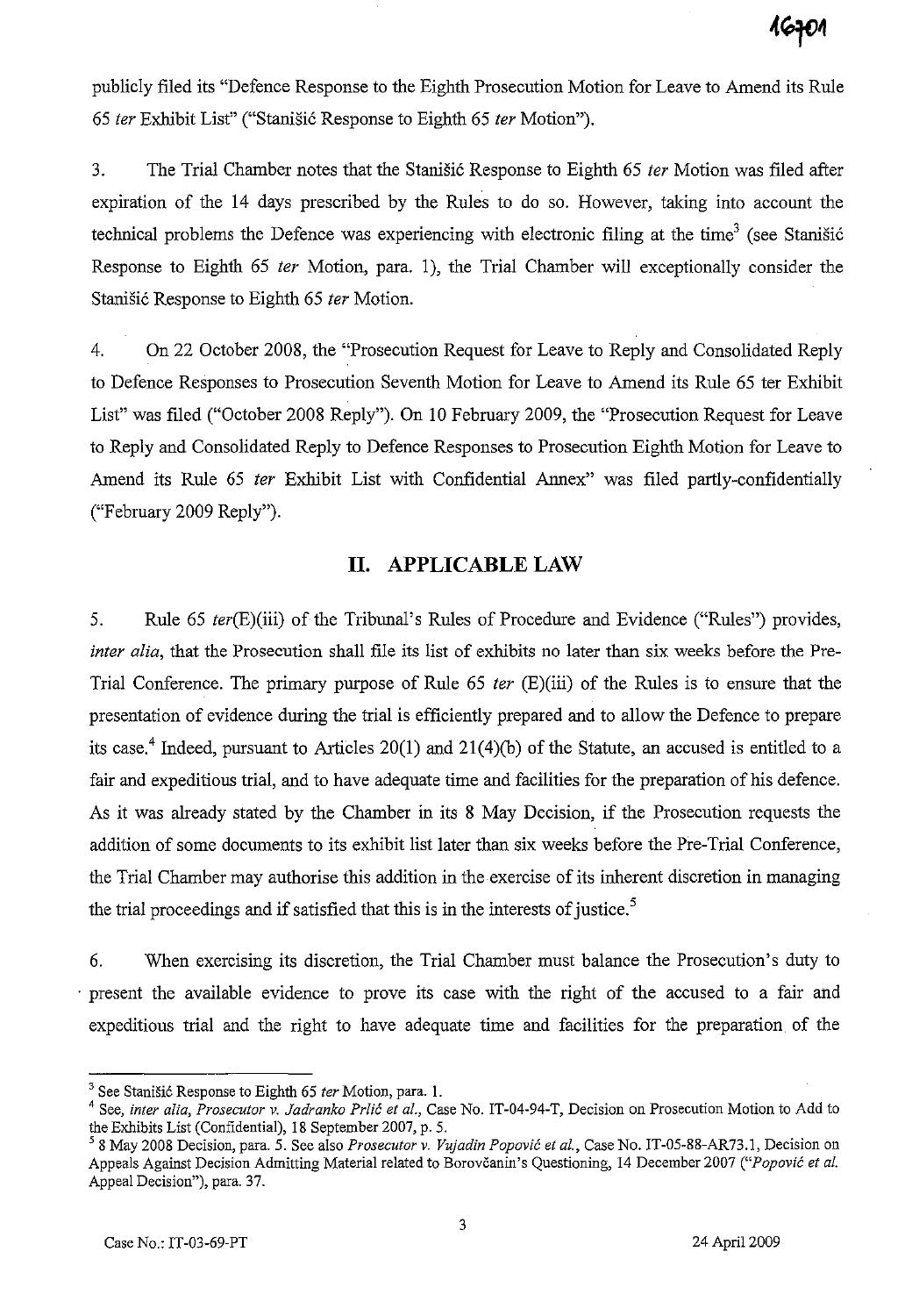defence.<sup>6</sup> In this respect, the Trial Chamber will consider whether the proposed evidence is *prima facie* relevant and probative, whether it is of sufficient importance to justify a late addition, whether the Prosecution has shown good cause to add the documents at this stage of the proceedings, and the extent to which the new documents create an additional burden on the Defence.<sup>7</sup>

# **III. SUBMISSIONS**

### **A. Fifth and Sixth 65 fer Motion**

7. In its Fifth 65 *ter* Motion, the Prosecution seeks to add to its Rule 65 *ter* Exhibit List the spreadsheet of 28 Serbian Security ("DB") reports as well as 20 of the reports listed therein ("V-Proffered Reports").<sup>8</sup> In support of its motion, the Prosecution submits that all these reports were obtained from the State Security Agency Archives in Belgrade. Moreover, all of the reports are signed by a person who was a DB employee at the time the reports were written, and that they are addressed to Mr Simatović, either by name or by title. As a consequence, the Prosecution argues that the V-Proffered Reports bear substantial guarantees of reliability and authenticity.

8. The Prosecution submits that all V-Proffered Reports are relevant as they show that the DB had a reporting mechanism in place by which the Accused Simatović was informed, frequently and in detail, about events occurring in the Krajina during the indictment period.<sup>9</sup> Finally, all of them were disclosed to the Defence between 6 June 2007 and 26 February 2008.<sup>10</sup>

9. In its Sixth 65 *ter* Motion, the Prosecution seeks to add 89 documents to its 65 *ter* Exhibit Lists ("VI-Proffered Documents").<sup>11</sup> In support of its motion, it argues that the V-Proffered Documents are relevant to the case and were disclosed to the Defence between 19 July 2004 and 18 July 2008 (the vast majority being disclosed on 22 February 2008).<sup>12</sup>

10. The Stanisic Defence objects to the addition of both V-Proffered Reports and VI-Proffered Documents.13 In support of its objection, it submits that, due to his state of health, the Accused

*<sup>6</sup> Popovic el al.* Appeal Decision, para. 37; *Proseculor* v. *Anle Golovina el ai.,* Case No. IT-06-90-T, Decision on Prosecution's Motion to Admit Documents into Evidence and Add Two Documents to the Prosecution's Rule 65 ter Exhibit List, 25 November 2008 ("Gotovina Decision"), para. 9.

*<sup>7</sup> Popovic el al.* Appeal Decision, para. 37; Gotovina Decision, para. 9.

<sup>8</sup> Fifth 65 *ler* Motion, paras 3, 12. The Prosecution notes that the remaining reports are already on the Prosecution 65 *ler*  Exhibit List.

<sup>9</sup> Fifth 65 *ler* Motion, para. 7.

<sup>10</sup> Fifth 65 *ler* Motion, para. 11, Annex.

<sup>11</sup> Sixth 65 *ler* Motion, paras 7, 11.

<sup>&</sup>lt;sup>12</sup> Sixth 65 *ter* Motion, Annex. See the detailed submissions as to the relevance of the particular documents in the Annex.

<sup>13</sup> Response to Sixth 65 *ler* Motion, paras 2, 7.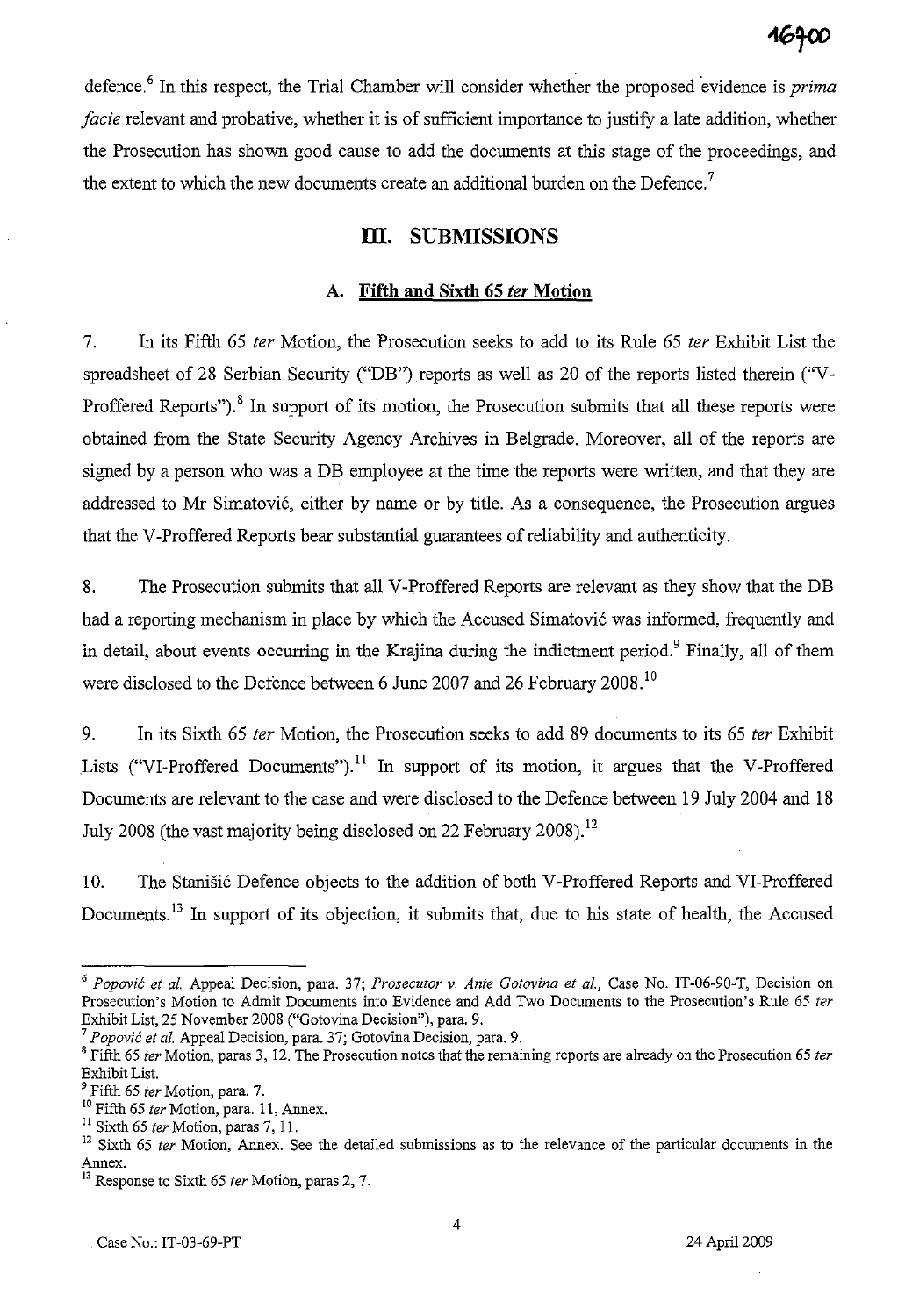Stanišić is unable to give adequate instructions to his counsel and as a consequence the Defence is not able to effectively investigate and prepare for additional exhibits.<sup>14</sup> Furthermore, the Defence argues that the continued addition of material to the Rule 65 fer Exhibit List forces the Defence to restart its investigation and thus prevents the Defence from preparing its case.<sup>15</sup>

### **B. Seventh 65** fer **Motion**

11. In its Seventh 65 fer Motion, the Prosecution seeks to add to its Rule 65 fer Exhibit List 70 additional documents ("VII-Proffered Documents").<sup>16</sup> Forty of them relate to proof of death and the identity of the victims from the Doboj crime base and an additional 12 are reports submitted to the Serb leadership in the Croatian Krajina and copied to "Frenki".<sup>17</sup>

12. In support of its motion, the Prosecution submits that all the VII-Proffered Documents are highly relevant to the crimes charged in the Indictment<sup>18</sup> and were disclosed to the Defence in *B/c/S* no later than 15 September 2008. <sup>19</sup>

13. The Stanisic Defence in support of its objection to the Seventh 65 *ter* Motion, repeats that the Defence is still extremely handicapped by not receiving instructions from of the Accused Stanišić.<sup>20</sup> It further submits that the addition of the VII-Preferred Documents would once again see a reorganisation in the factual case of the Prosecution and the Defence would be prejudiced as its own investigation to a large extent would have to be restarted.<sup>21</sup>

14. The Simatović Defence in support of its objection to the Seventh 65 *ter* Motion, submits that the constant addition of new documents creates an atmosphere of unreliability and unpredictability to the process of the Defence preparation. $^{22}$ 

15. In its October 2008 Reply, the Prosecution argues that since the case is in the pre-trial phase again, there are no current deadlines in the Rules other than Rule 65ter (E) that requires the Prosecution to present its witness and exhibit lists no later than six weeks prior to the pre-trial

<sup>&</sup>lt;sup>14</sup> Response to Sixth 65 ter Motion, para. 4.

<sup>&</sup>lt;sup>15</sup> Response to Sixth 65 ter Motion, paras 5-6.

<sup>&</sup>lt;sup>16</sup> Sixth 65 ter Motion, paras 1, 7.

 $17$  Sixth 65 ter Motion, para. 5.

 $^{18}$  See Sixth 65 *ter* Motion, Annex.

<sup>&</sup>lt;sup>19</sup> Sixth 65 ter Motion, para. 4. The Trial Chamber notes that during the last status conference on 11 March 2009, the Defence did not raise any problems with pending translations.

<sup>&</sup>lt;sup>20</sup> Stanišić Response to Seventh 65 ter Motion, para. 7.

<sup>&</sup>lt;sup>21</sup> Stanišić Response to Seventh 65 ter Motion, para. 9.

 $22$  Simatović Response to Seventh 65 ter Motion, paras 3-4.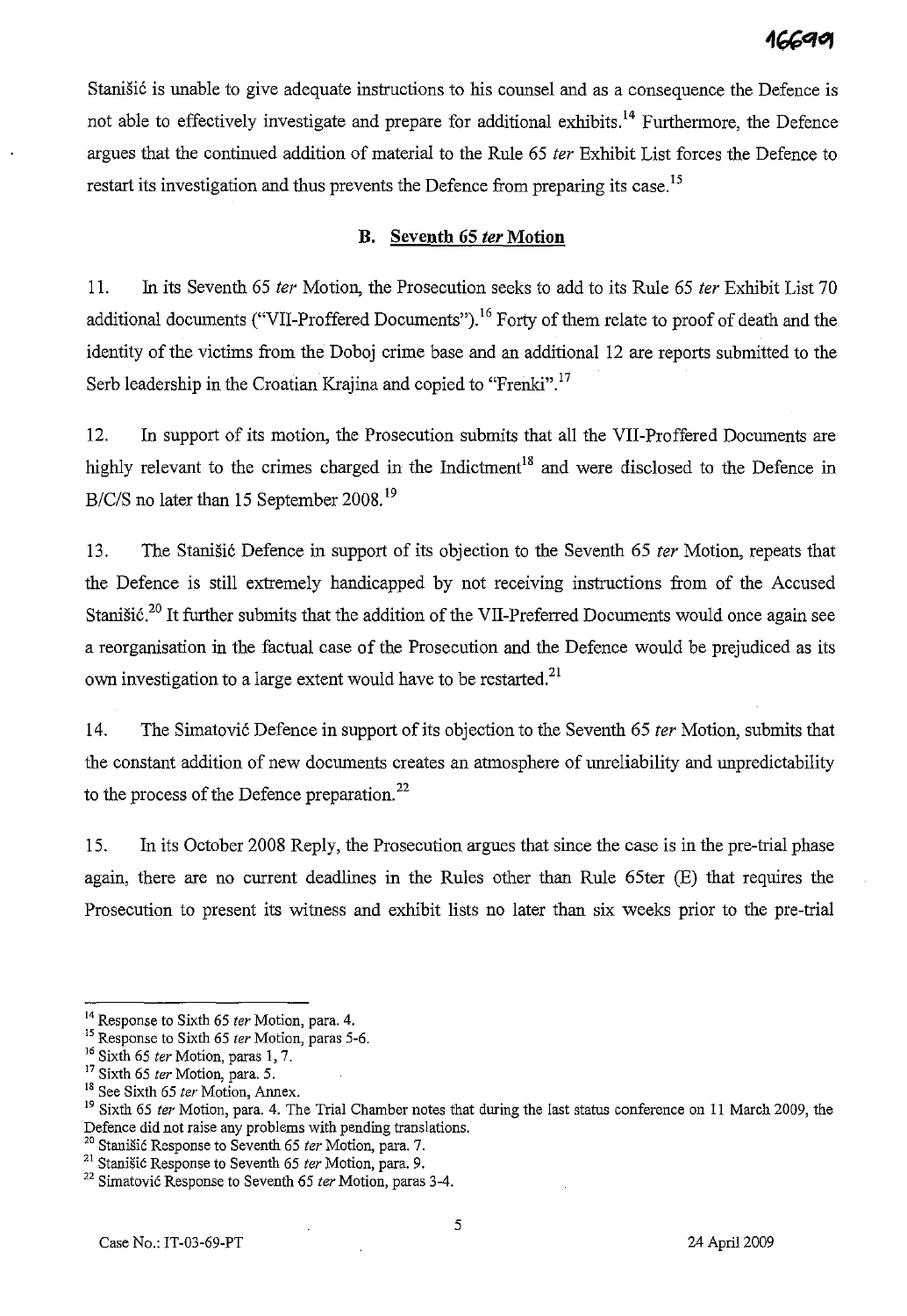conference.<sup>23</sup> Moreover, the Prosecutor argues that it has presented new exhibits, but no new charges.<sup>24</sup>

16. The Prosecution also recalls that the VII-Proffered Documents are of high relevance and importance to the case and that it applied due diligence when reviewing them in a timely manner.<sup>25</sup>

### c. **Eighth 6S** fer **Motion**

17. In its Eighth 65 *ter* Motion, the Prosecution seeks to add to its Rule 65 *ter* Exhibit List 83 additional documents ("VIII-Proffered Documents").<sup>26</sup> 74 of them concern lists of certain *per diem* payments made by the DB between 1990 and 1995 to members of the Special Units.<sup>27</sup> According to the Prosecution, they are relevant to the case as they prove the close relationship between the Serbian DB and special units such as JADT (Unit for Anti-Terrorist Operations of the State Security Service), PJM (Special Police Unit) and JPN (Special Purpose Unit).<sup>28</sup> They were disclosed to the Defence in *B/C/S* on 4 November 2008.<sup>29</sup> The Prosecution further submits that the remaining nine documents are relevant and were disclosed to the Defence between 31 October 2008 and 16 January  $2009.<sup>30</sup>$ 

18. The Simatovi6 Defence in support of its objection to the Eighth 65 *ter* Motion, recalls its argument that the constant addition of new documents creates an atmosphere of insecurity and uncertainty in regard of the core of the Prosecution's case against the Accused.<sup>31</sup> As a consequence, the adjustment, as proposed by the Prosecution, requires new analyses of the case, a new strategy as well as new and additional investigation on the part of the Defence.<sup>32</sup> Moreover, the Defence points out that the Prosecution did not show a good cause as to why the disclosure of the VIII-Proffered Documents was carried out almost one year after the Prosecution had obtained them.<sup>33</sup>

19. The Stanisi6 Defence in support of its objection to the Eighth 65 *ter* Motion, recalls its submission that "the suggestion [...] that the Accused is able to provide a meaningful analysis of

<sup>&</sup>lt;sup>23</sup> October 2008 Reply, para. 7.

<sup>24</sup> October 2008 Reply, para. 8.

<sup>&</sup>lt;sup>25</sup> October 2008 Reply, para. 10.

 $26$  Eighth 65 ter Motion, paras 1, 10.

 $27$  Eighth 65 ter Motion, para. 7.

 $28$  Eighth 65 ter Motion, para. 7.

<sup>&</sup>lt;sup>29</sup> The Trial Chamber notes that during the last status conference on 11 March 2009, the Defence did not raise any problems with regard to pending translations.

<sup>&</sup>lt;sup>30</sup> Eighth 65 ter Motion, para. 8, Annex II.

 $31$  Simatovic Response to Eighth 65 ter Motion, paras 4-5.

 $32$  Simatovic Response to Eighth 65 ter Motion, paras 4-5.

<sup>&</sup>lt;sup>33</sup> Simatović Response to Eighth 65 ter Motion, paras 6-7.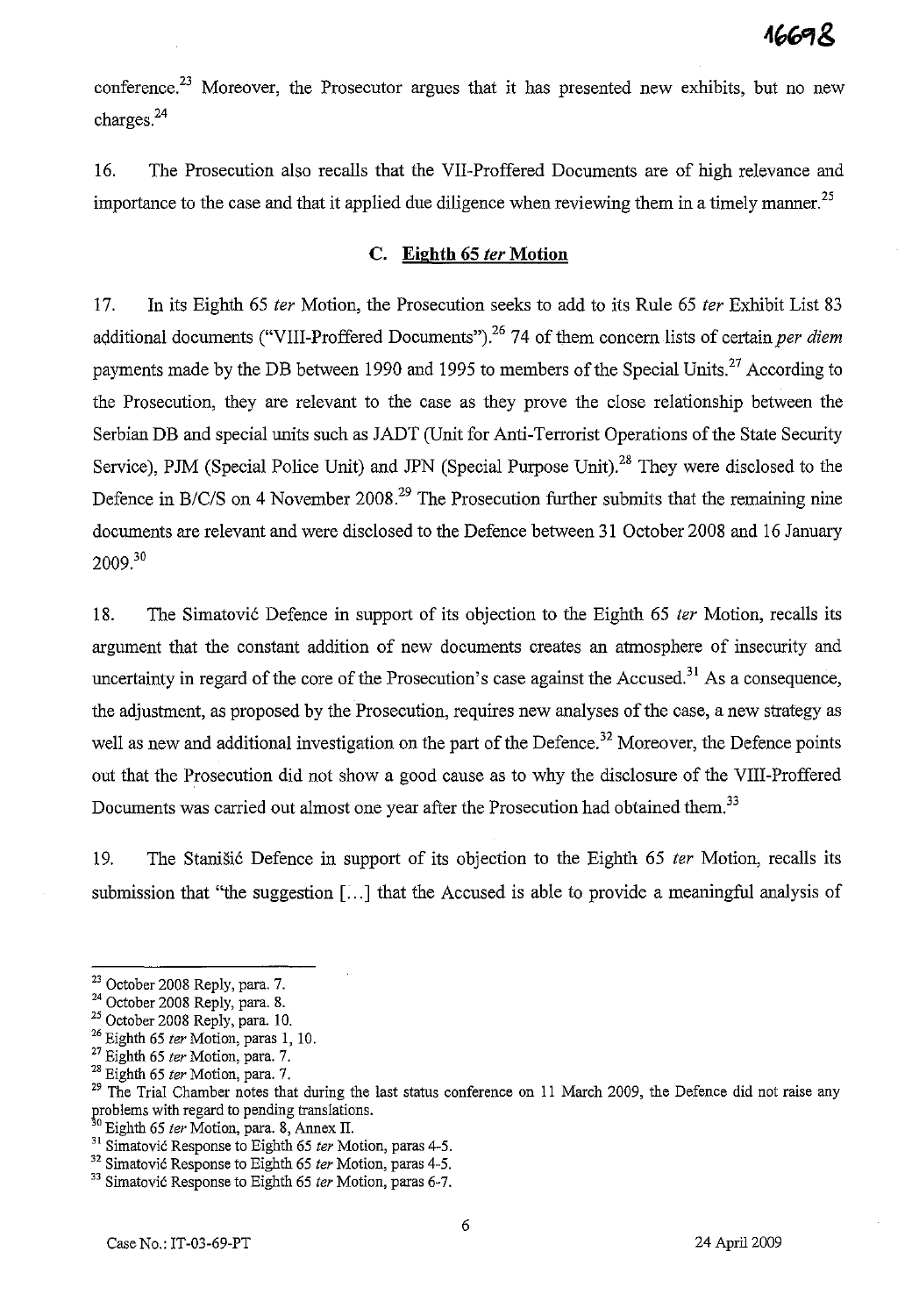the reports, provide instructions or even read them, stretches the bounds of incredulity".<sup>34</sup> The Defence further points out that the proposed amendments to the Rule 65 *ter* Exhibit List would place a correspondingly heavy analytical and time-consuming burden on the Defence.<sup>35</sup> Moreover, the Defence argues that the Prosecution failed to show a good cause for seeking addition of the VIII-Proffered Documents after approximately one year after obtaining them.<sup>36</sup>

20. In its February 2009 Reply, the Prosecution, while addressing the Stanistic Response to Eighth 65 fer Motion points out that the addition of the documents to the Rule 65 fer Exhibit List does not change the essence of the case or create uncertainty of the core of the Prosecution's case, nor do the documents add new allegations against the Accused.<sup>37</sup> Moreover, it argues that it has handled the documents with due diligence and had filed its Eighth 65 ter Motion in due time.<sup>38</sup>

# **IV. DISCUSSION**

21. At the outset, the Trial Chamber recalls that it already addressed the issue whether the Accused Stanišić has been legally found unfit to instruct his counsel. Accordingly, the Trial Chamber noted that it "views the current situation in light of the Defence experiencing practical inconvenience rather than inability to receive instructions from its client".<sup>39</sup>

22. The Trial Chamber is convinced, based on the arguments of the Prosecution which were not challenged by the Defence, that the documents referred to in the four 65 ter motions are *prima facie* relevant and probative and of sufficient importance to justify an amendment of the Rule 65 ter Exhibit List.

23. The Prosecution offers several statements of a rather general nature concerning the on-going review of the evidence available and justifications that it acted with due diligence in the process of reviewing the exhibits and frequent delays in this process were due to the problems with loosing a priority case status after the case was moved back to the pre-trial stage. The Trial Chamber finds that the Prosecution falls short in properly establishing a good cause for seeking the sought material to be added to the Rule 65 fer Exhibit List with such delays. However, the Trial Chamber will

<sup>34</sup> Stanisic Response to Eighth 65 *ter* Motion, paras 12-14.

<sup>35</sup> Stanisic Response to Eighth 65 *ter* Motion, paras 15-16.

<sup>&</sup>lt;sup>36</sup> Stanišić Response to Eighth 65 *ter* Motion, paras 5, 17-20.

<sup>&</sup>lt;sup>37</sup> February 2009 Reply, paras 9-10.

<sup>&</sup>lt;sup>38</sup> February 2009 Reply, paras 11-19.

<sup>&</sup>lt;sup>39</sup> Decision on Defence Request for Extension of Time to Respond to Second Prosecution Motion for Judicial Notice of Adjudicated Facts, 23 April 2009, para. II. See also "Defence Response to Prosecution Motion of Revocation of Jovica Stanišić's Provisional Release and Re-Assessment of his Health, 20 April 2009, para. 7, where Stanišić Defence held that "[ilt is quite correct that the Accused has not been judged legally unfit to stand trial: this we know - and the parties are at liberty to repeat this *ad infinitum".*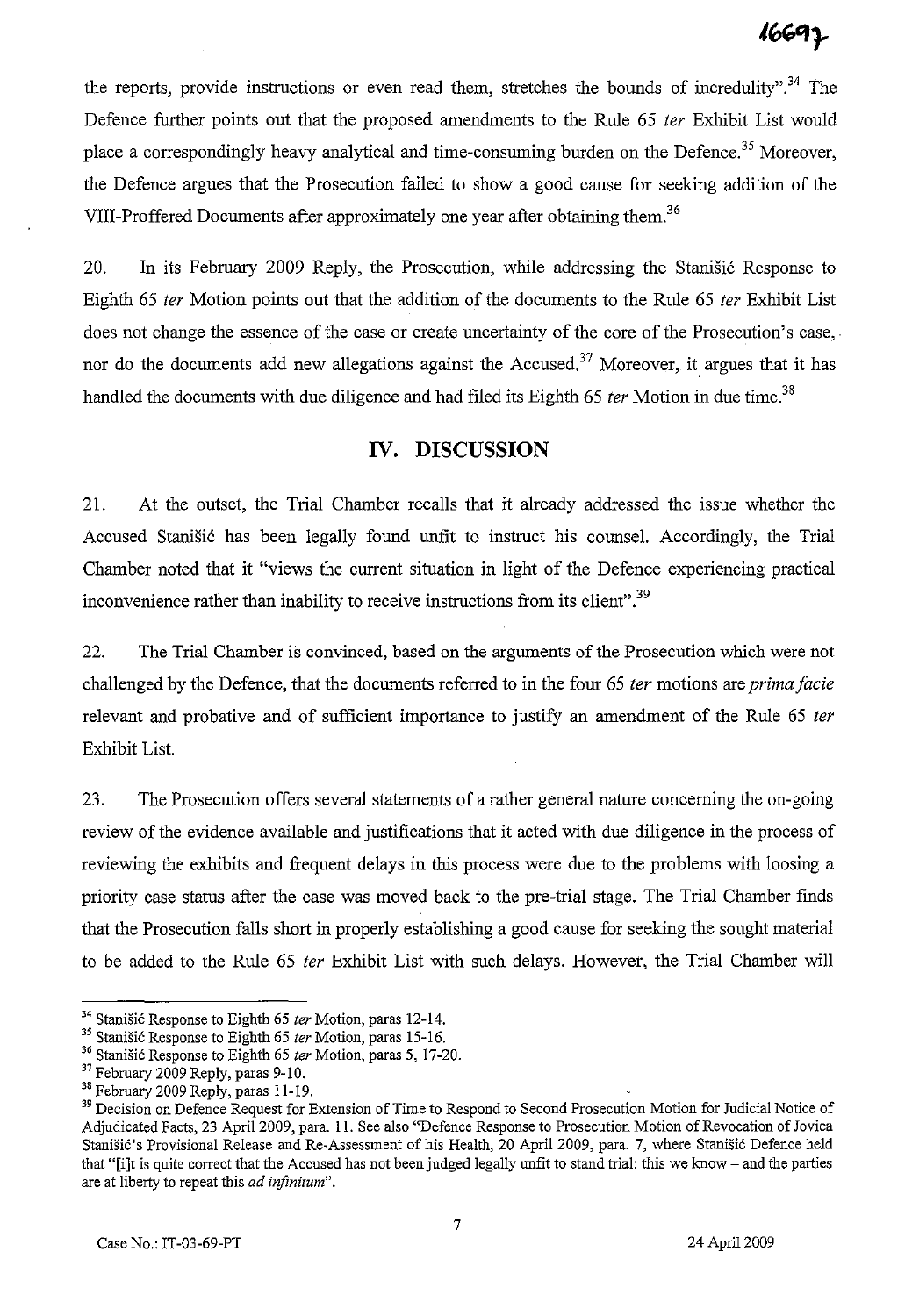consider whether it is nevertheless in the interests of justice to grant the Prosecution leave to add the documents to its Rule 65 fer Exhibit List.

24. A primary consideration for the Trial Chamber is the extent to which the addition will create an additional burden on the Defence. The number of documents that the Prosecution seeks to add is relatively high. By a way of filing the four 65 *ter* motions, the Prosecution put the Defence on notice between 3 and 9 months ago that it seeks addition of this material to its Rule 65 *ter* Exhibit List.<sup>40</sup> As mentioned above, according to Rule 65 *ter* E(iii), the Prosecution is obliged to present its Rule 65 fer Exhibit List to the Defence not later than six weeks before the pre-trial conference. The present case is at the moment again in its pre-trial stage,<sup>41</sup> however, the pre-trial conference has been already scheduled for 18 May 2009.<sup>42</sup> The Trial Chamber considers that, although the Defence has been aware of the Prosecution's intention to add the exhibits in question to its Rule 65 ter Exhibit List since some time, in order to fully accommodate the Defence, the Prosecution should not use the sought material until after six weeks after rendering of the present Decision, or if there are some still pending translations due, after six weeks from receiving such translations by the Defence.

25. For the foregoing reasons, and balancing the Prosecution's duty to present the available evidence to prove its case with the right of the accused to a fair and expeditious trial and the right to have adequate time and facilities for the preparation of the defence, the Trial Chamber is satisfied that it is in the interests of justice to add the material sought by the Prosecution in its Fifth, Sixth, Seventh and Eighth 65 fer Motions to the Rule 65 fer Exhibit List.

<sup>40</sup> The Trial Chamber recalls that the Fifth and Sixth 65 *ter* Motions were filed approximately 9 months ago, the Seventh  $-7$  months and the Eighth  $-3$  months ago.

<sup>&</sup>lt;sup>41</sup> See e.g. Decision on Provisional Release, 26 May 2008, para. 63.

<sup>&</sup>lt;sup>42</sup> Order Scheduling the Commencement of Trial, 24 April 2009.